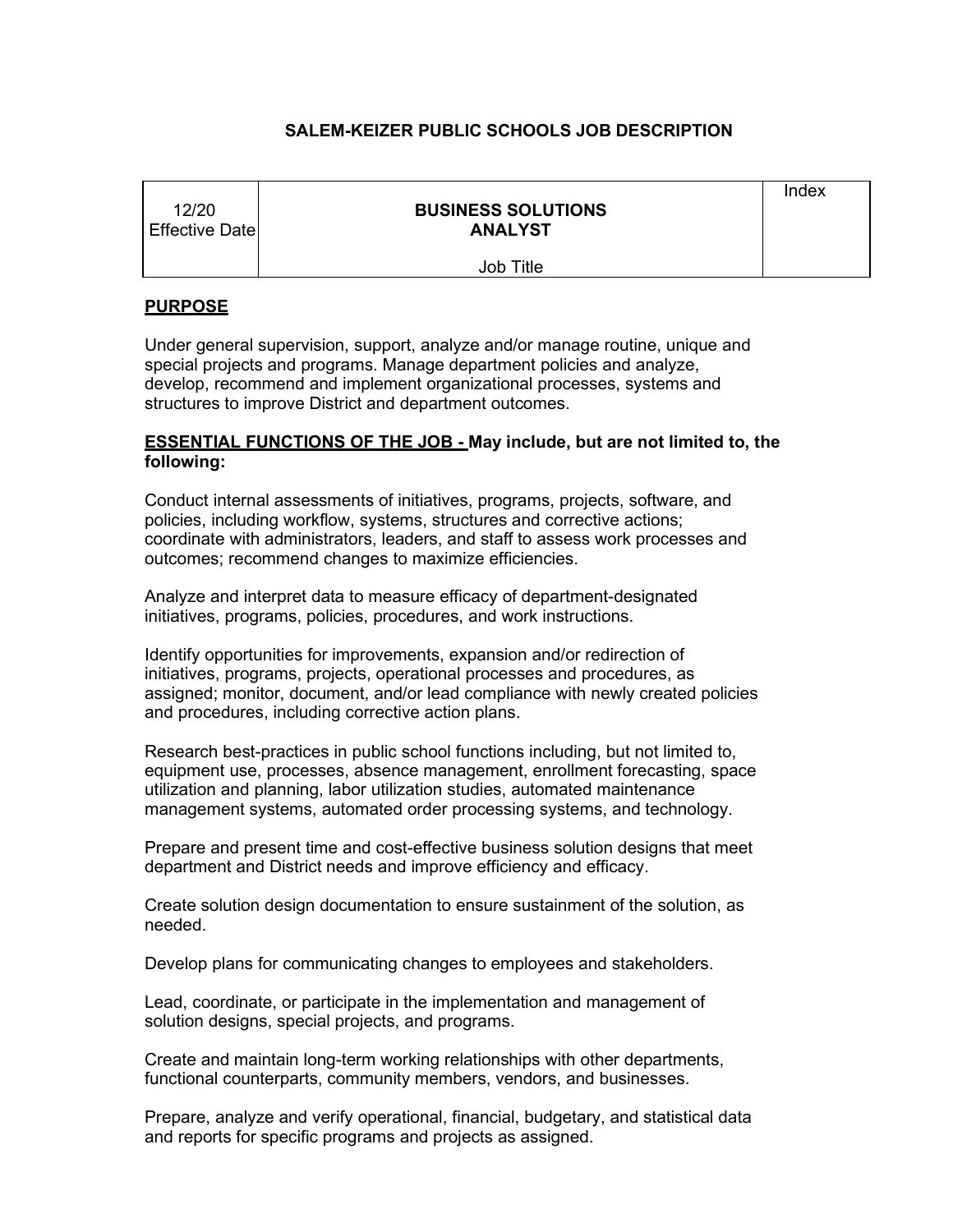Monitor and routinely reevaluate business solutions, projects, processes, procedures, etc. Propose and/or implement changes, as needed.

Perform tasks and clerical work consistent with the work of assigned team and this position.

Maintain regular and consistent attendance and punctuality.

Perform related duties consistent with job description and assignment.

Other duties as assigned.

### **MINIMUM QUALIFICATIONS**

#### **Knowledge of:**

Program and project coordination and management techniques.

Workflow methods, process-mapping techniques, process and program improvement practices.

Basic-to-advanced principles, practices, tools and techniques for compiling statistics, data collection and analysis methods and software.

Local, state, and federal laws applicable to assigned functions.

School district rules, regulations, policies, procedures, organization, and organizational relationships.

Basic-to-advanced research methods and report writing techniques.

Elements of and techniques for developing and presenting effective public presentations.

Multicultural, multi-ethnic communities within the local community.

Record-keeping techniques.

Operations and applications of a variety of office machines, technologies, and business software solutions.

Techniques and principles of high-quality customer service.

### **Ability to:**

Advocate, model, learn and implement Salem-Keizer Public School's Equity Lens.

Interpret, apply, and explain laws, rules, regulations, policies and procedures applicable to assigned functional areas.

Follow, implement and/or develop program policies, procedures, timelines, deadlines, goals, and performance metrics.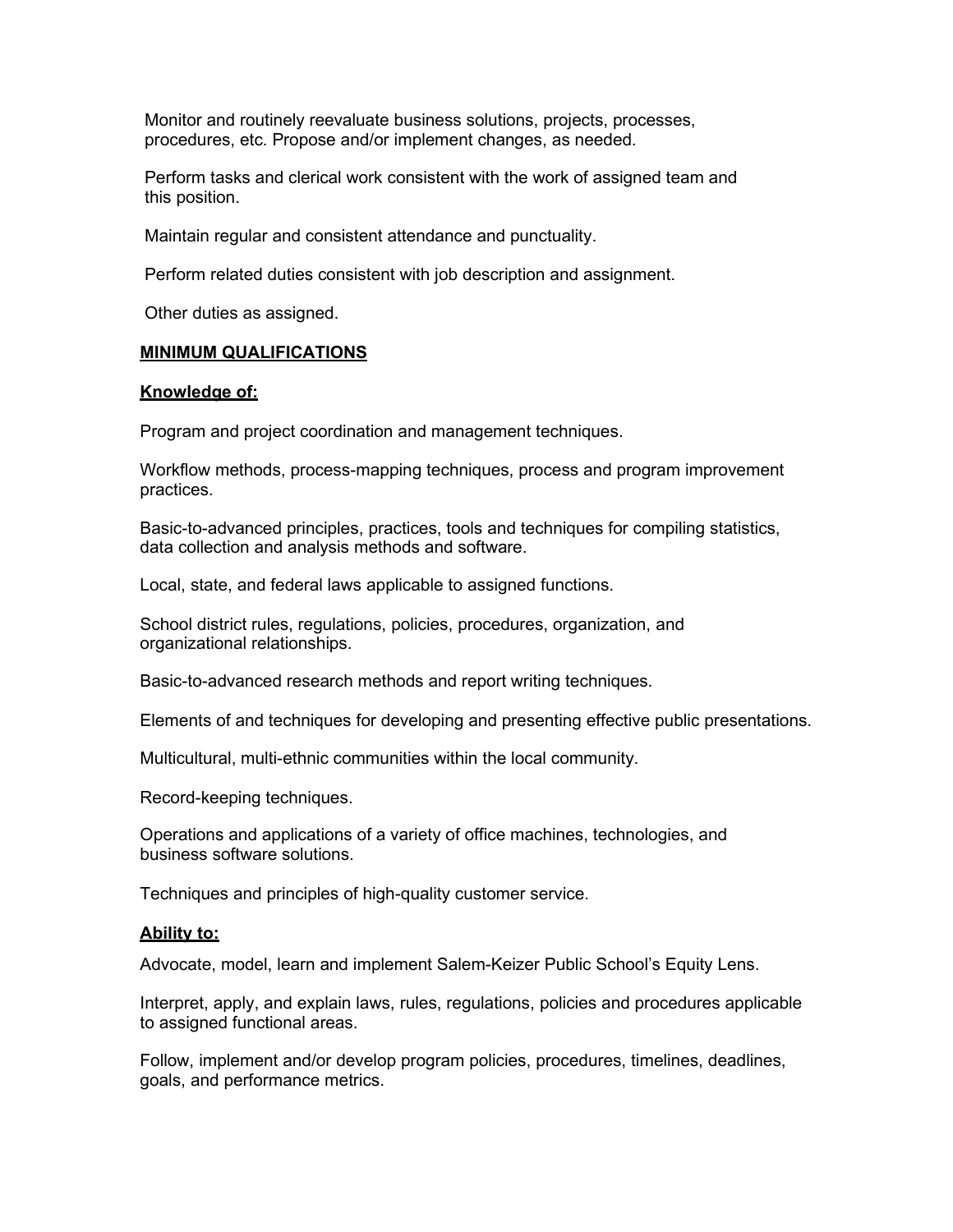Analyze software, processes, and problems and identify opportunities for improvement and follow through on changes.

Conduct or develop a variety of program and project workflow and process analyses, develop and implement effective streamlining methodologies.

Work collaboratively or lead a variety of departmental and cross-functional teams.

Use logic when reviewing, analyzing, and developing program, project, and business processes.

Develop, generate, and analyze basic-to-advanced statistics, graphical information, and numeric data for inclusion in projects, programs, reports, and presentations.

Present simple-to-complex data in a variety of technical and narrative written and oral reports for a variety of technical and non-technical audiences and represent the department and district in a variety of public settings.

Analyze situations accurately and adopt an effective course of action.

Work independently with little direction.

Work on multiple projects simultaneously.

Deliver a high-level of customer service to district stakeholders.

Formulate and express ideas and concepts in a clear and concise manner, verbally and in writing, with special awareness and sensitivity to the needs of a richly diverse population.

Operate a variety of office machines, technologies and software.

Communicate clearly and concisely, both orally and in writing.

Establish and maintain effective working relationships with those contacted in the course of work, including the use of interpersonal skills using tact, patience, and courtesy.

Work flexible hours including evenings and/or weekends to attend meetings and make presentations as assigned.

Maintain and utilize a current driver's license to travel within District as needed.

### **Experience and Training:**

Any combination of experience and training that would likely provide the required knowledge and abilities is appropriate. A representative way to obtain the knowledge and abilities would be:

Bachelor's degree in Education, Business Administration, Finance, Public Administration, Organizational Development, Statistics, or a related field and three (3) years of professional experience in a professional role leading small-to-medium scale programs and projects, developing and conducting financial analyses, business operations and organizational studies, administering special programs or projects, conducting data analyses, developing policies, program standards and performance metrics, including preparing written recommendations, formal reports